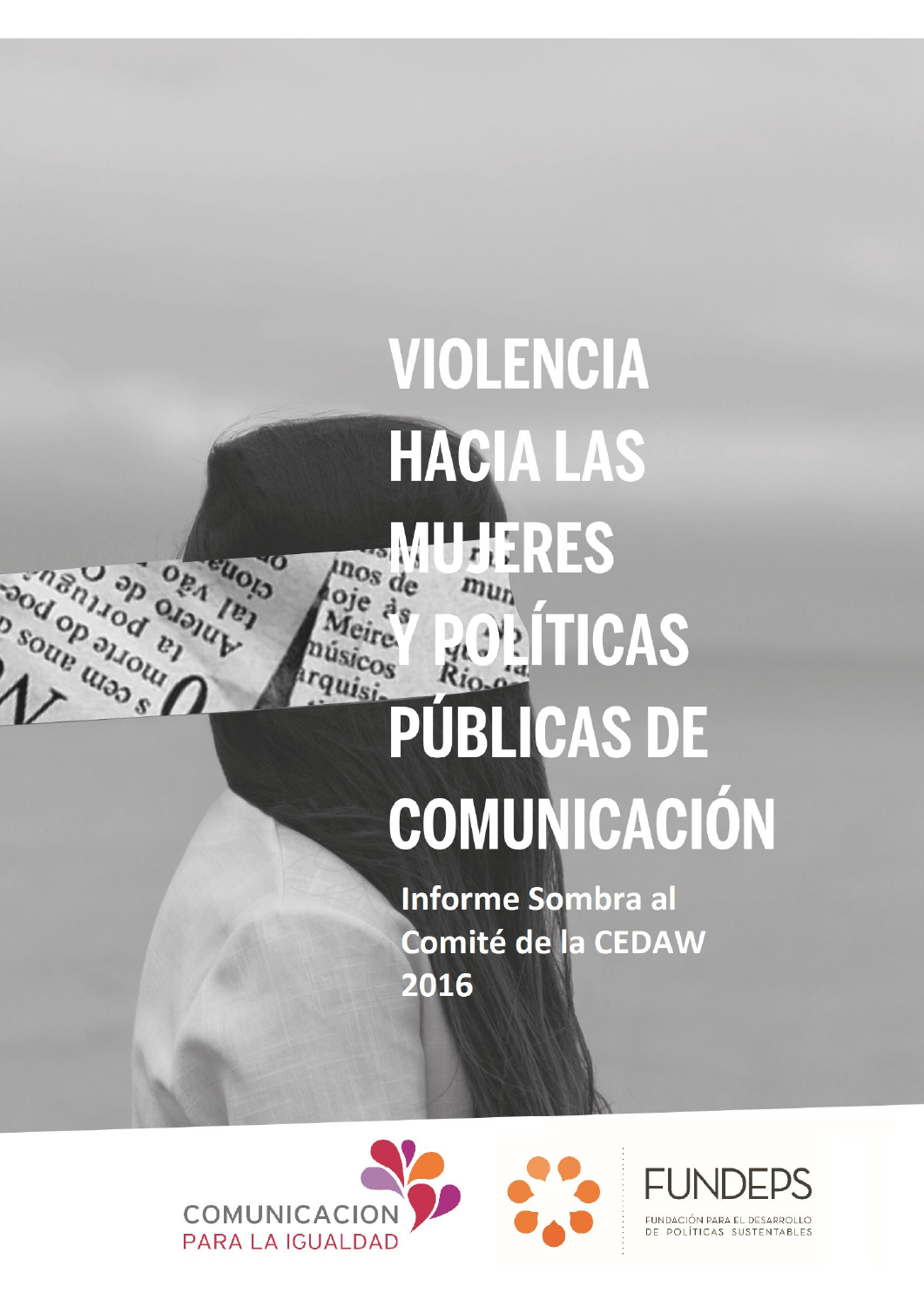# **GENDER VIOLEENACOM AND COMMUNICATION PUBLIC POLCIES**

#### **1. Introduction**

**.** 

The Foundation for the Development of Sustainable Policies  $(FUNDEPS)^1$  and the Asociación Civil Comunicación para la Igualdad<sup>2</sup> respectfully present this report to the Committee on the Elimination of Discrimination Against Women (CEDAW), in order to assist the Committee with the evaluation of the report offered by the Republic of Argentina in the year 2014, during this year sessions.

This report focuses on the level of compliance of Argentina of the **article 5 of the Convention**, which obligates the States **"To modify the social and cultural patterns of conduct of men and women, with a view to achieving the elimination of prejudices and customary and all other practices which are based on the idea of the inferiority or the superiority of either of the sexes or on stereotyped roles for men and women"**. Furthermore, this report is made considering the CEDAW's general commentaries, as the recommendations provided in Beijing Declaration and Platform for Action, in its the Chapter J about Women and the Media.

The information provided in this "shadow report" is the result of monitoring of current public policies, about communication and gender, in Argentina, achieved by the use of Access to information requests, surveys and interviews to members of relevant organizations, and a review of media carried out by the signatory organizations. This monitoring, was published in the report entitled "Violencia de género y Políticas públicas de comunicación" (Chaher & Pedraza, Violencia de género y políticas públicas de comunicación, 2016), publicly and freely available online.

## **Symbolic violence and gender violence in the media**

Symbolic violence is a way to keep the imbalance of power, in gender relations, that doesn't require the use of physical violence. It manifests itself through the construction and imposition of stereotypes, beliefs, values, behaviors, and representations, later assimilated by society as a whole and incorporated into its imaginary. This way, the domination situations are covered by a legitimizing and naturalizing narrative, causing the inequalities and violence to deepen.

Symbolic violence is intertwined with violence in the media when it is expressed through it maintaining inequality and discrimination towards women in a diluted, invisible, and naturalized way, gaining its acceptance and reproduction by women themselves. This dynamic makes difficult its recognition and to fight against it.

This matter has previously been addressed by the CEDAW committee, in its Concluding Observations for Argentina in 2010 **"the Committee expresses its concern that gender stereotypes and the influence of the media may have an impact on women opting for traditional social occupations and on their limited comparative advantage in the labor market".** In conclusion, it recommends that **"Specific strategies should be put in place to counter the prevalent patriarchal culture"** (CEDAW, 2010).

 $^1$  The Foundation for the Development of Sustainable Policies (FUNDEPS) is a nonprofit organization based in Argentina, whose work is aimed towards the development of a fairer, more equitable and inclusive society, for which it promotes the empowerment of community stakeholders in the development process. Its main working areas are Access to Justice, to Information, Defense and Monitoring of Economic, Social and Cultural Rights, and Democratic Governance. From those areas, and through strategic public interest litigation, research and public policy advocacy, it promotes a framework to gurantee the fullfilment of the international Human Rights commitments taken by Argentina, transparency, participation mechanisms, and access to justice safeguards.

<sup>&</sup>lt;sup>2</sup> The Acociación Civil Comunicación para la Igualdad is a nonprofit organization with the purpose of promoting gender diversity and equality in the media. Its main working areas are the production and publication of news, capacity building in communication and gender, and monitoring public policies. These actions are carried out with a framework focused on rights and a human rights paradigm..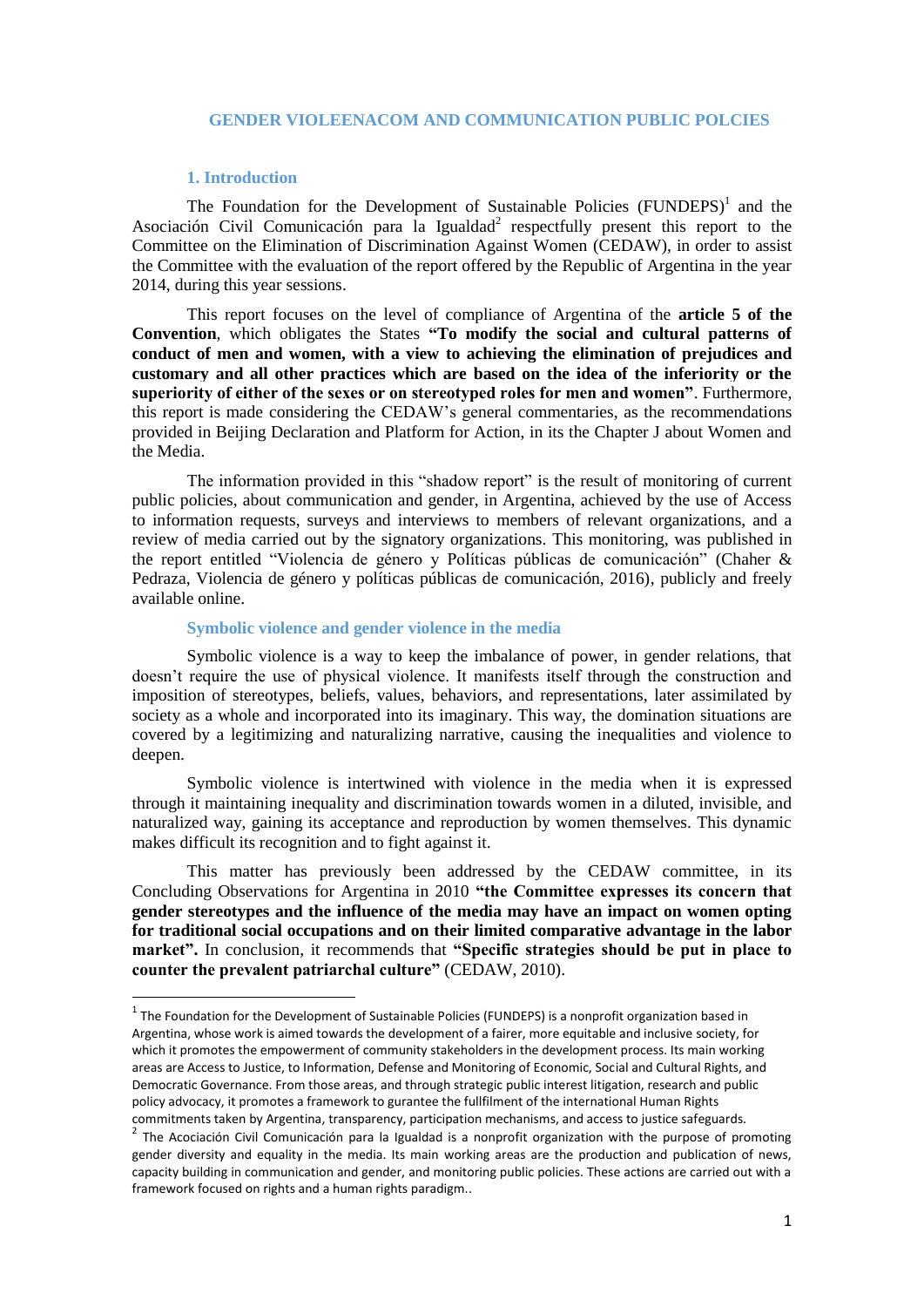#### **2. Argentinean regulatory framework**

It is noticeable that, in later years, the Argentinean gender and communication regulatory framework, aims to move forward in one of the two strategic objectives of the 1995 Beijing Declaration and Platform for Action (BDPA), Chapter J. It should be pointed that there hasn't been concrete measures to reach the second strategic objective of the BDPA regarding media, which refers to the democratization of the labor structure in mass media.

The advancement in the legislation opened a space for the conceptualization of symbolic violence and violence in the media that include the use of stereotypes and sociocultural patterns as a form of production and reproduction of discrimination against women.

Within the regulatory framework there are the law number 26.485 "Ley de protección integral para prevenir sancionar y erradicar la violencia contra las mujeres en los ámbitos en que desarrollen sus relaciones interpersonales" (Integral protection law for the prevention, sanction and eradication of violence against women in the spaces in which they develop their interpersonal relationships), (hereinafter, Integral protection law), and the law number 26.522 "Ley de Servicios de Comunicación Audiovisual" (Audiovisual Communication Services Law) (hereinafter, LSCA)

Firstly, the integral protection law, in its 5th article, defines symbolic violence as "*the kind that through stereotypical patterns, messages, values, icons or signs transmits and reproduces domination, inequality, and discrimination in the social relations, naturalizing the subordination of women in society"*

Accordingly, it forms a definition of what the Argentinean State understands as discrimination against women in mass media through the concept of "violence in the media", which is one of the modalities that symbolic and psychological violence can take. Pursuant to the article 6 section f) of the same law, violence in the media is:

"*The publication or broadcasting of stereotypical messages and images, through any mass media, that directly or indirectly promotes the exploitation of women or their images, utters slander, defames, discriminates, dishonor, humiliates or infringes upon the dignity of women, as well as the use of women, and female minors, in pornographic messages and images, legitimizing the inequality in treatment or constructing sociocultural patterns that reproduce the inequality or generate violence against women*".

The second of the most relevant laws is the ASCL; it regulates communication as a human right, and promotes the democratization of mass media providers. In regards of the safeguard of women's rights, it establishes in its article 3, as one of its objectives *"to promote the protection and safeguarding of equality between men and women, and a plural, egalitarian and non-stereotypical treatment, avoiding any discrimination based on gender or sexual orientation*". It also adheres to the Integral Protection Law, creating competent authorities to enforce it.

The LSCA created the Autoridad Federal de Servicios de Comunicación Audiovisual (Audiovisual Communication Services Federal Authority) (hereinafter AFSCA), granting it competence to sanction audiovisual media outlets that infringe upon the rights that protect women, being able to impose fines, mediation and conflict resolution instances, or to forbid the broadcast of content for the most blatant cases of discrimination or violence.

The law also formed the Defensoría del Público de Servicios de Comunicación Audiovisual (Audiovisual Communication Services Audience Ombudsman) (DPSCA), with the main function of protecting the audiences, it receives reports and emits opinions about contents, having competence to begin processes against the media who violate the law, protecting the infringed rights.

Finally, it is fundamental to notice that in the article 70, the LSCA states that "*the programming of the services listed in this law must avoid contents that promote discriminatory*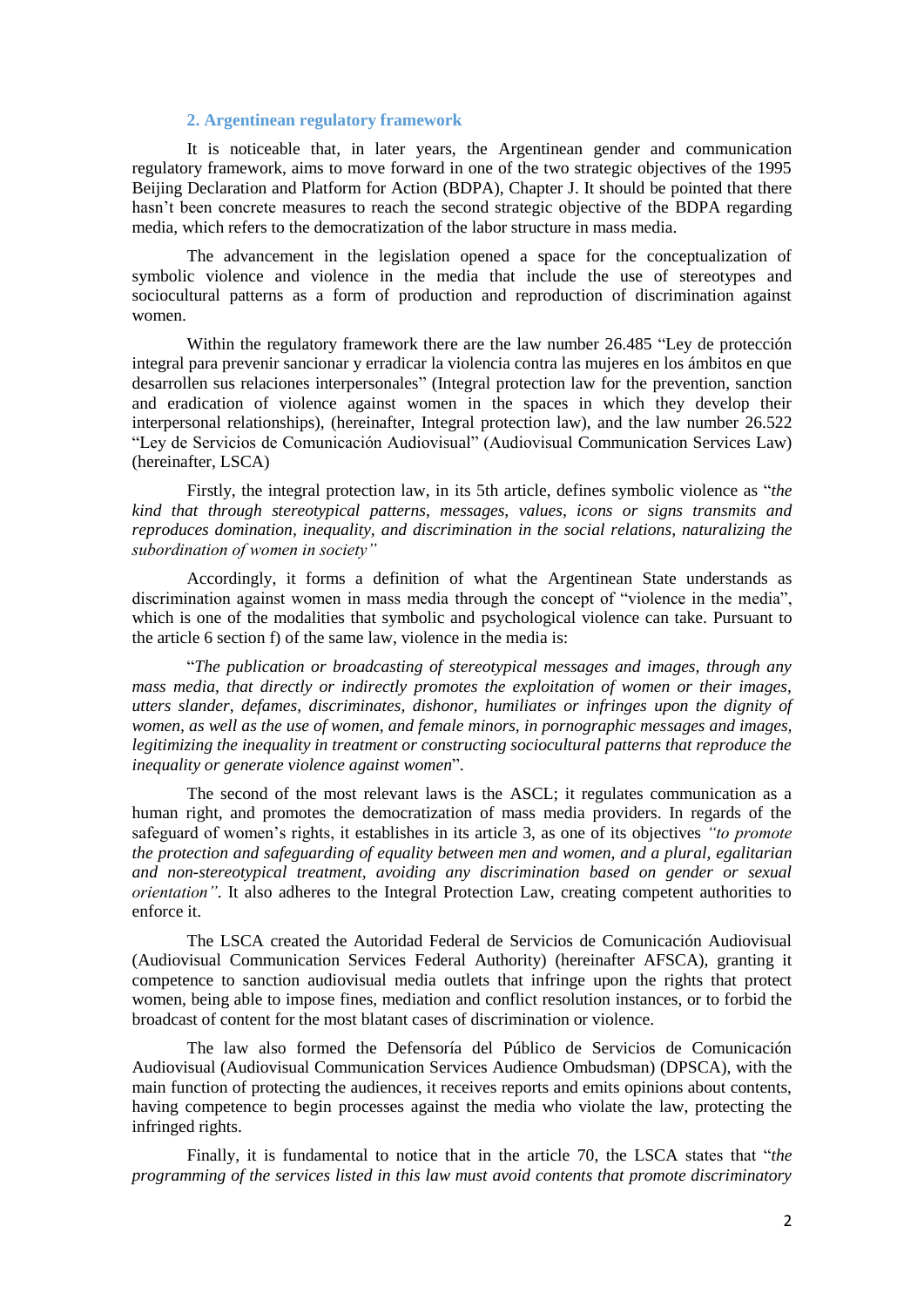*treatment based on race, color, sex, or sexual orientation (…)*", and in the article 71 it establishes that those "*who produce, distribute, emit, or in any way profit from the broadcast of shows and/or advertisement, will safeguard the observance of the laws (…) 26.485 - Integral protection law for the prevention, sanction and eradication of violence against women in the spaces in which they develop their interpersonal relationships*".

However, these advances in legislation aren't enough to guarantee a real equality for women, because the sexist cultural grip of the social systems.

In December 2015, a new government, with a different political orientation, sworn in to office. As one of its first measures, it changed via decree of the Executive Power the LSCA and its enforcement authority, one of the main pillars of the current regulatory framework for gender and communication<sup>3</sup>.

Furthermore, it is developing a new bill to replace the LSCA, and until this date, no official body has pledged to keep or to promote the regulations for gender contemplated in the current law.

**It is crucial to remember the necessity to prevent regressive processes for the protection of human rights and the democratic system in Argentina, taking into account that the current legislation for communication and gender.** This entails the fulfillment of the international commitments taken upon by our country, mainly in the signing and ratification of the CEDAW.

Although there are legal measures and policies in place to ensure the compliance of the commitments made by the Argentinean nation through the signing and ratification of the CEDAW, it is important to maintain the actions taken and to move forward on their enforcement, to achieve a complete observance of the article 5 of the Convention.

## **3. Institutional Structure and Public Policies for communication and gender**

#### **3.1. Audiences Ombudsman:**

**.** 

The Audiences Ombudsman (DPSCA) is one of the most relevant bodies when it comes to the programming contents in the media, and it stands to be one of the main governmental actors against violence in it. Although positive changes and improvements can be made, it is important to point out the high level of commitment and professionalism when dealing with situations of violence showed by the work teams of the DPSCA.

Among the actions taken by the DPSCA, there are several ways to repair the potentially infringed rights of the audiences. The body informed that it acts according to the specific circumstances of the reported facts, the interdisciplinary analysis made by the organization, and the results of the dialogue it encourages (DPSCA, 2013).

**However, in several cases the Ombudsman dismissed denunciations of content in which traditional and stereotypical gender representations were shown, and that should have been considered as [infringing](https://www.google.com.ar/search?q=infringing&spell=1&sa=X&ved=0ahUKEwjdyqfW06DPAhWMkJAKHWIeCwAQvwUIGSgA) expressions of the LSCA and Integral Protection Law** (Chaher & Pedraza, 2016).

Several denunciations where dismissed by the DPSCA, in which there were depictions of female compulsive buyers (Galicia Bank); sexual division of labor (Show del Caos); and stereotypically "feminine" characteristics ad manipulation and control (Acequia) (Chaher & Pedraza, 2016).

<sup>&</sup>lt;sup>3</sup> Decretos de Necesidad y Urgencia № 13/2015, 236/2015 y 267/2015.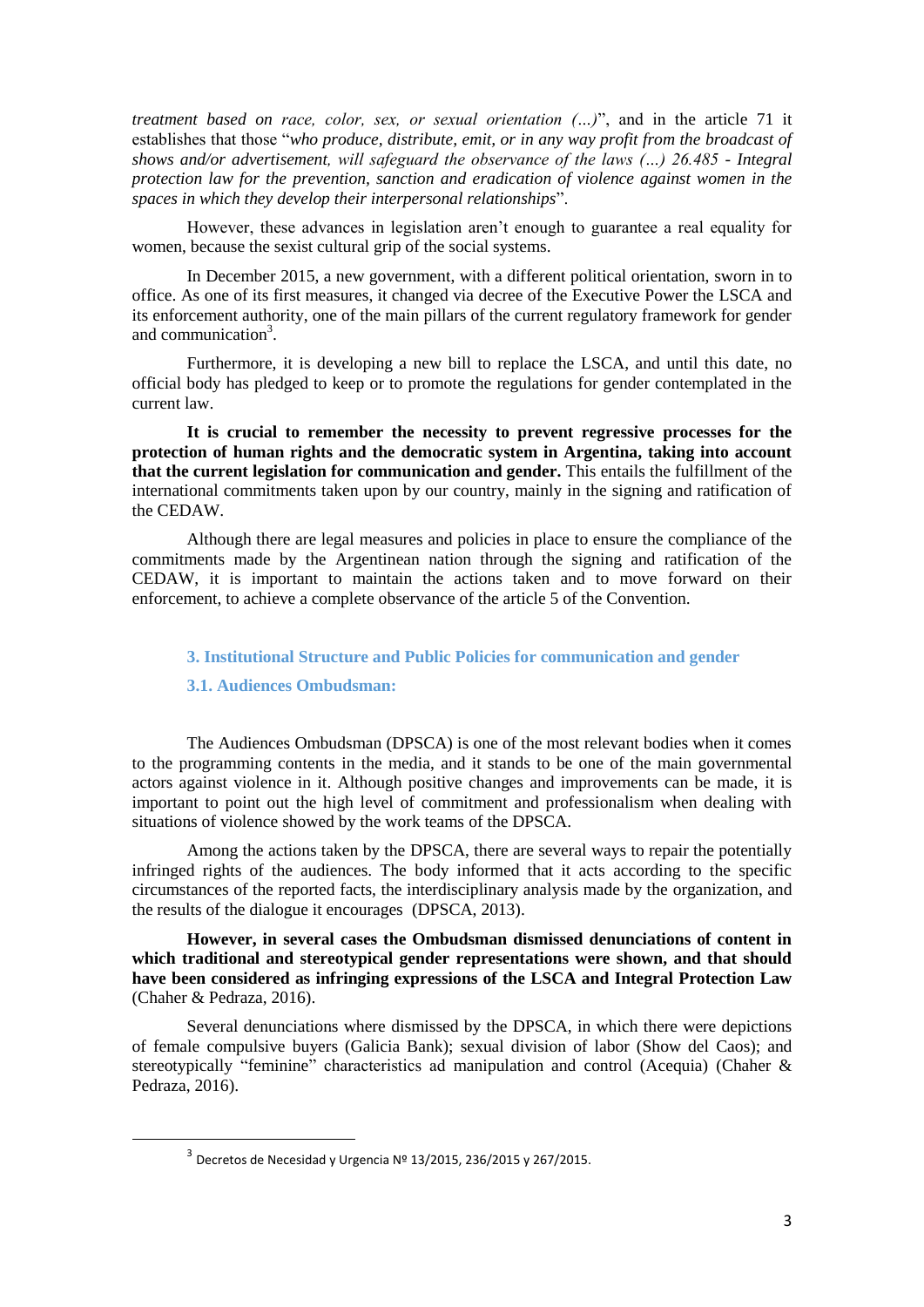Although gender inequality is manifest in the forms of explicit violence and mistreatment, the stereotypical ways to understand gender relations, and invisibilization as the greatest of stereotypes (Alberdi & Matas, 2002), present as many or more challenges than explicit violence to achieve gender equality, as those sociocultural patterns reproduce a naturalized unequal imaginary (Bourdieu, 2000).

**The conceptual perspective, from which the origin and actions of this organism are based, sometimes collides with its resolutions**. It is understood that it is **necessary that the evaluations that the DPSCA carries out are consistent with its own definitions of discrimination and violence against women**, in such a way that it generates a broader consensus in the public about the definitions symbolic violence and violence in the media. This also happens in the cases in which humor is used to reproduce gender stereotypes that in that manner are installed and continued in the collective imaginary, causing the naturalization of certain stereotypes and discriminatory conducts through parody.

# **3.2. Audiovisual Communication Services Federal Authority**

Two ways were established in which the AFSCA filed cases for violence in the media: on one hand, through the denunciations made by citizens before the same body or the Observatorio de Radio y Television (Radio and Television Monitoring Body), and, on the other hand, through the 24 hours of the media monitoring carried out by the Evaluation and Audit Direction.

The complaint process was loaded with formalities and it was the most complex compared to other organs charged with public policies against violence in the media. As a whole, those elements made **the reclamation process full with hurdles and non-federal, a situation that could discourages the report made by the citizenry residing in the interior.**

**Being the AFSCA the only body with sanctioning capacity in matters relative to discrimination against women or based on gender and violence in the media and/or symbolic violence, the impracticality to file claims probably discouraged the citizenry to report situations that required punishment.**

An exhaustive analysis of the resolutions of the AFSCA published in its website, for the years 2011 through 2015, shows that in numerous opportunities the decisions, given after denunciations of violence in the media, weren't qualified as infringing of women's rights in the context of the Integral Protection Law, rather they were considered as infringing the rights of children and adolescent, through the figure of "children protection hours" (a schedule that regulates the times of the day in which mature content can be shown on television).

**Invoking children protection hours in cases clearly identifiable as violations of women's rights contemplated in the Integral Protection Law, in the first stages of the application of the LSCA, reveals the lack of training and knowledge of the AFSCA staff** about the norms that it should enforce, the Integral Protection Law among them, although there were attempts to correct that situation in later stages (Ramos, 2013). However, that lack of knowledge prevented the visibilization, both outwards to the society as inwards to the organization, of the vulnerabilities specific to women's rights, historically subject to processes of invisibilization.

**Only one sanction was found based on the violation of the Integral Protection Law,** given in the case of the "Duro de Domar" show, fined with 89,601 Argentinean pesos (approximately 6300 USD) (AFSCA, 2015).

It also should be pointed that the **difficulty to know the status of the processes, and the possible resolution of them by the application of fined, is harmful for their transparency and the possibility of citizen control**. The citizenry should have greater access to the activity of these control bodies, and should be able to know in which cases and for what reasons mass media outlets are fined, and therefore it would be able to further contribute to the strengthening of the democratic debate (Fiss, 1997).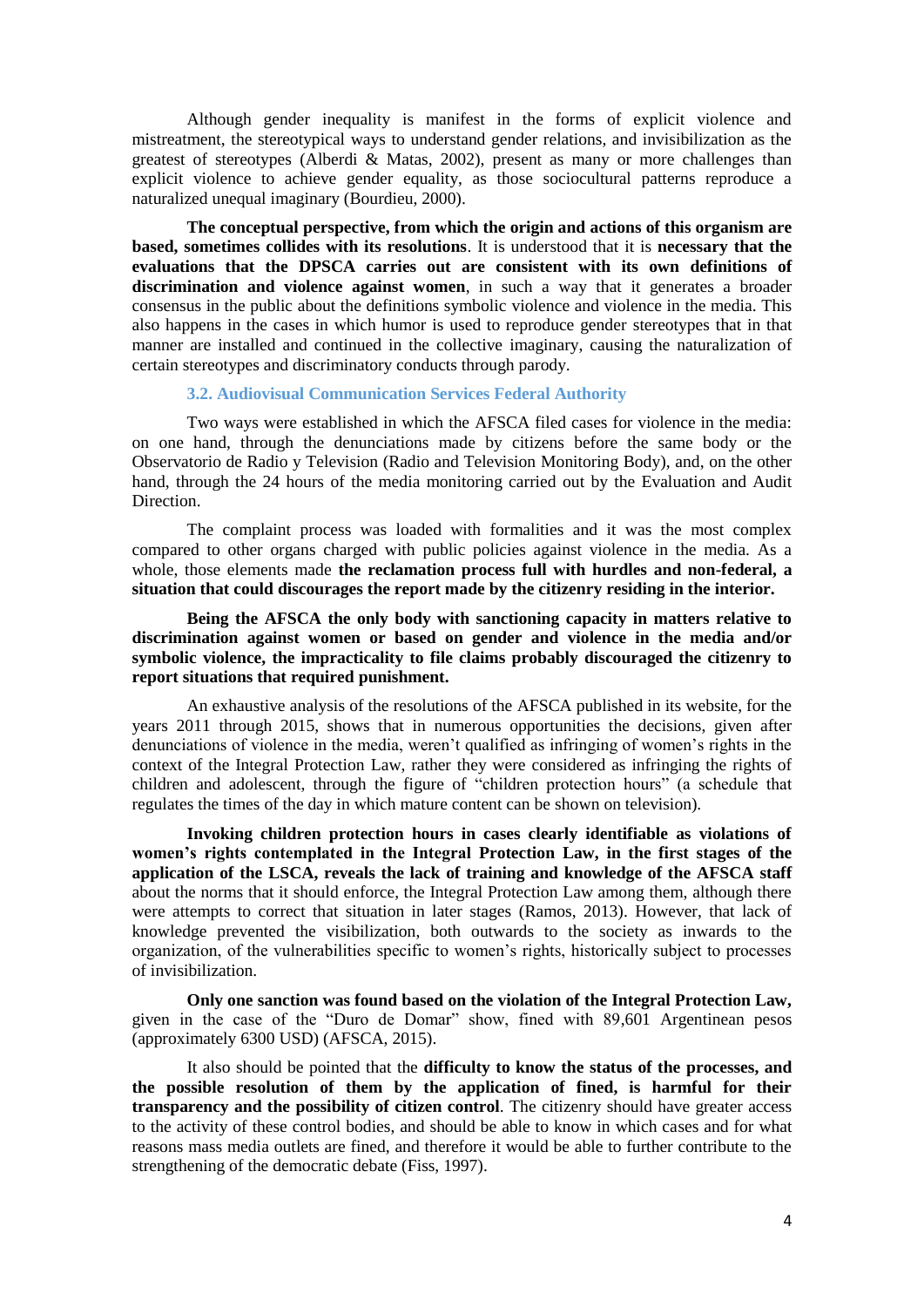### **3.3. Radio and Television Discrimination Monitoring Body**

The Monitoring Body has, as a main function, to observe radio and TV contents that reproduce discriminatory messages, and to generate reports on how the diverse social groups are represented. In addition to act based on complaints before other organisms that coordinate it, the Monitoring Body also is authorized to act by its own initiative when pertinent (Observatorio de la Discriminación en Radio y televisión, 2009).

The Monitoring Body also published several reports about "Sexist Advertisement", in which such ads are pointed out specifying in detail the reasons to be considered discriminatory based on gender or to cause symbolic violence against women.

In the year 2015, monitoring results were published by the Monitoring Body. In this report, several news, informative, political and opinion, celebrities, children, reality and talk, fiction, and sports shows were reviewed for a whole week during June. In said document the conclusion is stated that:

"[...] *as shown by the reviews of the claims made by the public in several opportunities, and as verified by the reports about advertisement that we've conducted, violence against women occupies the first place in the screens regarding to negative representation of vulnerable groups*" (Observatorio de la Discriminación en Radio y Televisión, 2015)

**The information offered by the Monitoring Body, showcases the need for strengthening the public policies on the matter, to further promote a non-sexist communication that avoids the reproduction of discriminatory symbols and patterns against women.**

**3.4. National Institute against Discrimination, Xenophobia, and Racism (INADI)**

The main objective of this institute is to fight against discrimination in all its manifestations. It is a decentralized entity of the Nation, within the orbit of the Ministry of Justice and Human Rights, and it has authority to receive denunciations, perform investigations, promote campaigns against discrimination, and to support the victims of any form of discrimination.

The INADI receives reports for discrimination based on gender in the media cases in its 23 provincial delegations and in the Autonomous City of Buenos Aires. It is important to highlight that the INADI receives denunciations for discrimination in general, so the report process is standardized for any discrimination case, wherever it may have happened (INADI, 2015).

These reports are later sent to the Discrimination in Radio and Television Monitoring Body, where they're resolved. Denunciations can also be filed directly before the Monitoring Body. The reports about discriminatory, xenophobic or racist conducts are registered by the INADI and categorized according to the motive and ambit of discrimination. In the analyzed cases, the motives were "gender", "sexual orientation" and "gender identity" and the ambits were "radio" and "television".

# **3.5. National Women Council**

The National Women Council is charged with developing public policies to prevent, penalize, and eradicate violence against women, as the enforcement authority of the Integral Protection Law. **However, over the past few years, the Council didn't include in its agenda the response to denunciations of violence in the media.** It only channels them through the Discrimination in Radio and Television Monitoring Body.

In the later weeks, the council announced the National Action Plan for the Prevention, Assistance, and Eradication of Violence against Women 2017-2019, (Consejo Nacional de Mujeres, 2016). In its third section, called "Logic Framework", out of the 69 measures and 137 actions planned, only 4 are referred to communication in the area of prevention: massive campaigning to raise awareness and citizen action and engagement; spread of the help Line 144;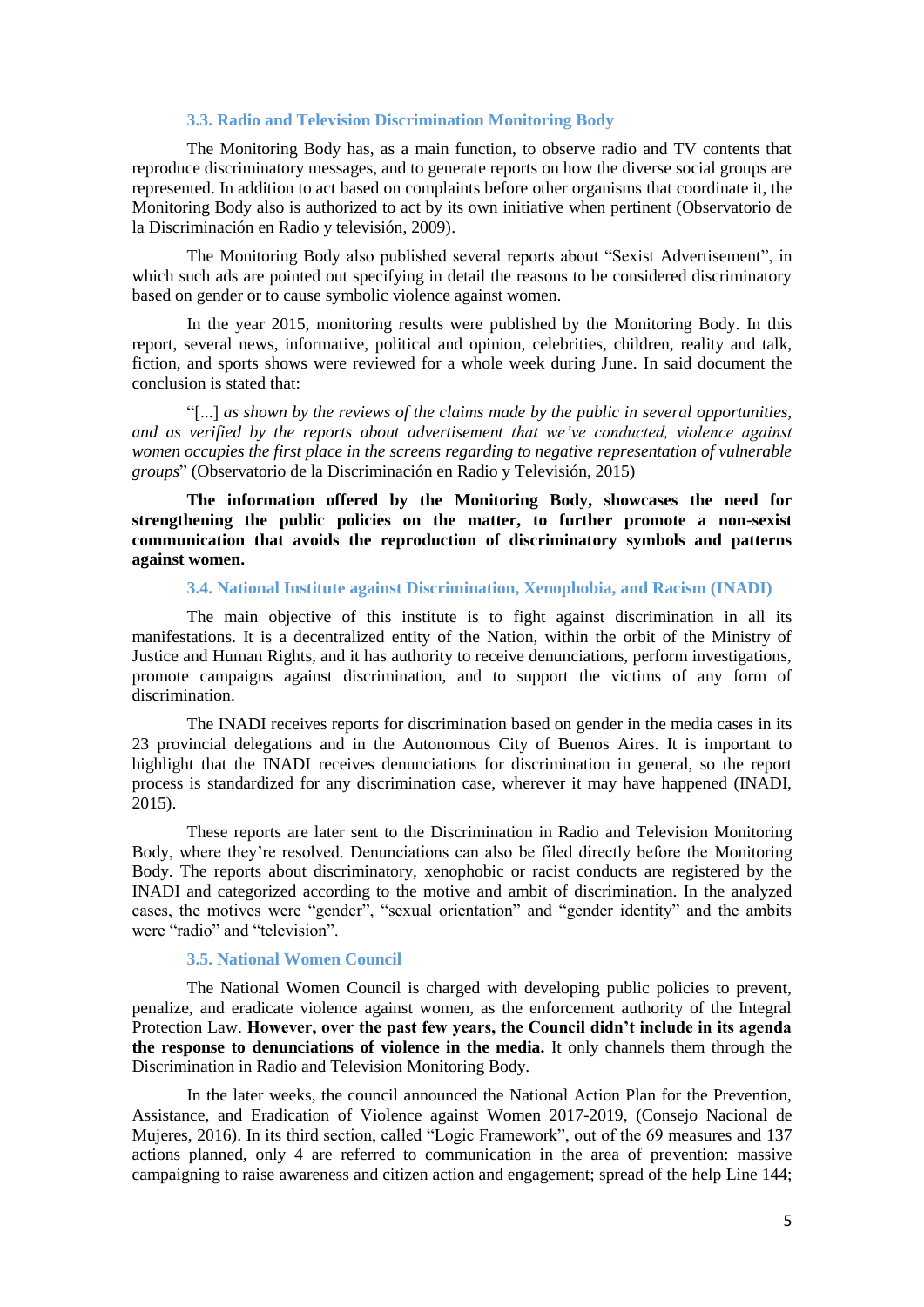production and wide circulation of accessible information about women's rights and assistance resources; and strengthening of technical assistance in radio, television and virtual platforms for the broadcast of non-sexist messages, inclusive language usage, and prevention of symbolic violence.

Of these four measures, only the last one mentioned refers to mass media as an object of public policy action. The other three account only for the use of media as means to transmit prevention messages –to promote the Line 144 as for campaigns to promote women's and men's rights- or to serve other goals –as the protection of the human rights of disabled, immigrant, or native women, among others-.

While it is appropriate to consider the multiple variables for action that communication has, it is believed that the **2017-2019 Plan is a missed opportunity to tackle, in depth, the discrimination and inequality in the media, and to modify them according to the two strategic objectives on the Beijing Declaration and Platform for Action:** Increase the participation and access of women, and to promote a balanced and non-stereotyped portrayal of women in the media

# **3.6. Monitoring Office for Sexual Trade Advertisement**

The Monitoring Office (OM) is one of the organizations that join forces to eradicate gender violence with the AFSCA and the Office for the Rescue and Accompaniment to People Harmed by the Crime of Human Trafficking, and the National Women Council. Specifically, the OM is in charge of enforcing the Decree 936/2011 that prohibits the publication of advertisement for sexual trade, in any media, with the aim to prevent human trafficking and to gradually eradicate sociocultural patterns that reproduce gender inequality and generate violence against women.

Although it doesn't specifically works with audiovisual media, and focuses on printed media and eventually acting on online publications, it is important to acknowledge its activity, as it is considered as an advancement in the struggle against sexual and symbolic violence and human trafficking and sexual exploitation (OM, 2015).

# **Because of its important activity and exemplar results, it is important to give greater competence to this body, enabling to extend its activities to every form of media, including audiovisual and digital.**

# **3.7. Graphic press and internet contents**

The LSCA and complementary legislation about communication media, regulate content broadcasted by radio and television, leaving graphic media and the internet without a specific regulatory framework. That legal void leaves a broad space available for the publication of content that violates women's rights. The risk takes especially dire proportions on the internet, where prevention is of utmost importance, considering the permanence and speed of reproduction that any publication can acquire in that medium.

Although there are legal means to access a life free of discrimination and violence (Chaher, Argentina - Implementación, 2014), it is clear that **the lack of specific legislation in this type of media, turns that much harder the control of the publications.** The lack of an authority with enough competence to control, receive complaints and to sanction, implies that, in practice, only few cases are noticed and punished by the authorities.

**This legal situation reveals a lack of access to justice, harming the victims of the infringing practices. With all, it is clear the necessity of a specific regulation of the matter, along with the creation of an entity capable of controlling the advertising and other multimedia content in graphic media and the internet**

#### **4. Current political circumstances.**

In December 2015, in Argentina, a new government, with a different political orientation, took office. As one of its first measures, it modified, by means of an executive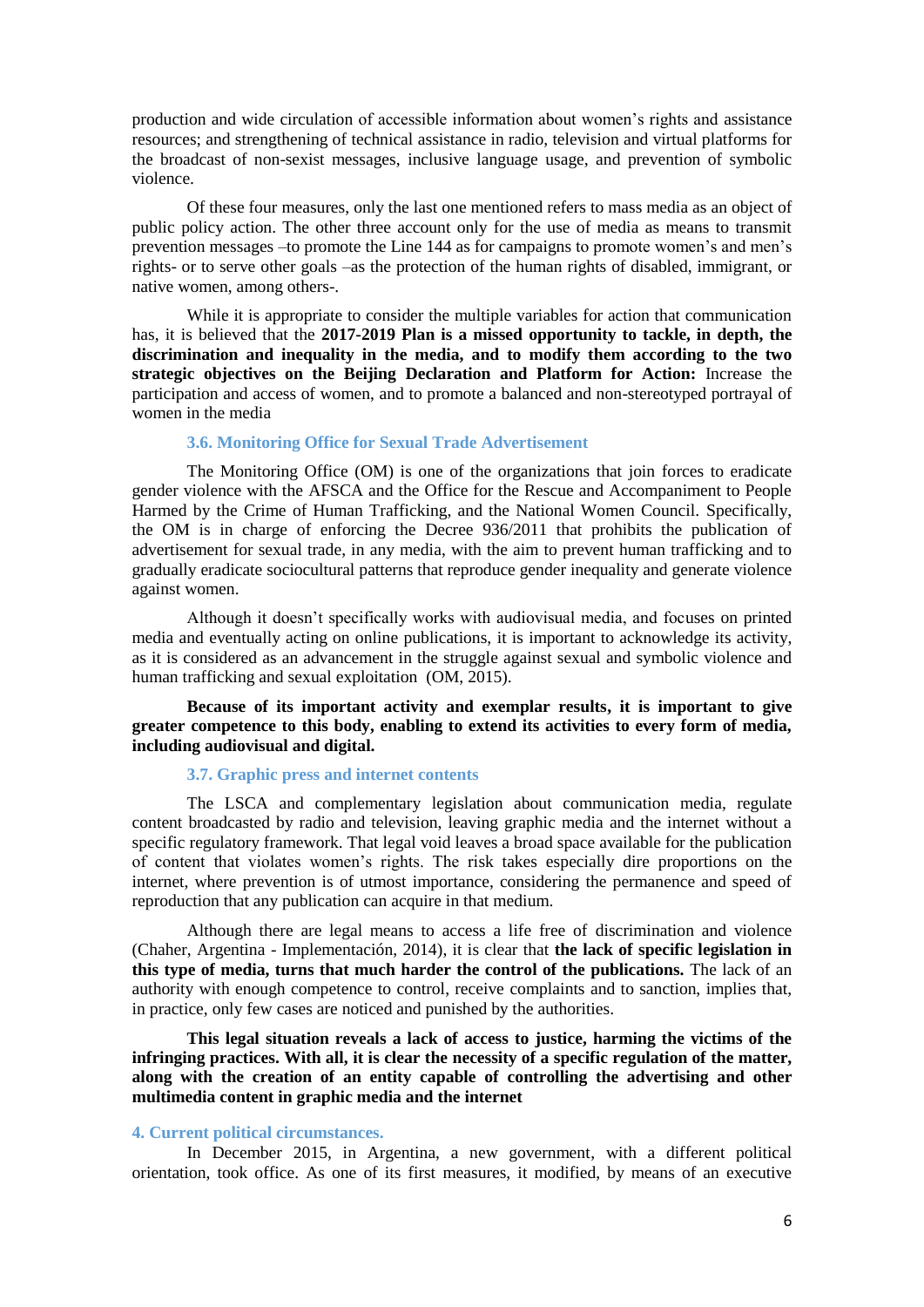decree, the LSCA and its enforcement authority, one of the pillars of the regulatory framework in matters of communication and gender.

That said, it is important to point that after the new government took office, the LSCA is in a process of political dismantling, as since December 2015, it carried out several measures that show a discouraging perspective regarding the mechanism described above:

• In December 10, 2015, it sanctioned the executive decree 13/2015 that modified the Ministerial Law 22,520 and created the Ministry of Communications that included within its orbit the AFSCA.

• In December 22, through the executive order 236/2015 it ordered the intervention of the AFSCA and the removal of its directory.

• In January 4 2016, it sanctioned the decree 267/2015 that radically changed the LSCA, by ordering the dissolution of the authorities created by it, in charge of making it work in a democratic and plural way. It created a new authority for the enforcement of laws referred to audiovisual communications, dependent of the Presidency, and disbanded the mechanisms of monopoly and oligopoly prevention.

Furthermore, the Executive is working on a new bill to replace the LSCA, and there haven't been any promises to keep any of the regulations regarding gender of the current law. Therefore, communication policies are in an unconcluded process of change.

**The new government measures collide with the advancements achieved with the LSCA in regards to the international standards about freedom of expression and media regulation, that emanate from international treaties and the interpretation given by their application bodies, which leaves a feeling of uncertainty in the citizenry about the processes and regulations applicable in situations that deserve reporting for the infringement of the rights given by said law.**

#### **4.1. Implications of the reform**

In regards to the regulation of telecommunication services, exceptional decision over fundamental topics were taken in disregard of the democratic debate, both in society and in Congress. With the added problem that the way in which the process was undertaken is contrary to the constitutional order, infringing the principles of the republic and the international standards for human rights.

The LSCA was explicitly endorsed by the Special Raporteur for Freedom of Expression of the Inter-American Commission on Human Rights, based on its consistency with the Interamerican standards and because it meant an important advancement, not only in the matter it regulated, but also for the plural and democratic ways its sanction was reached. By creating the administrative authority ENACOM, with an automatic majority of four people appointed by the Executive –and with the ability to remove any of its seven members with "no cause"- the participation and independence, emblematic of the democratization of the communications policies, are considerably reduced.

**The result of these measures is a reduction of the rights of the audiences, because they no longer enjoy of fully constitutional anti-monopoly mechanisms to safeguard their interests. Bottom line, it means a setback in matters of diversity, plurality, and representation of multiple voices in the media, and a lessening of the means of protection of national cultural industries.**

# **5. Final Considerations**

Enabling complaints ways and the creation of entities with authority to penalize were great advancements in the fight against violence and discrimination in the media. The same goes for the strategies to empower all the parties involved in the matters, such as increasing sensitivity, diffusion and capacity building.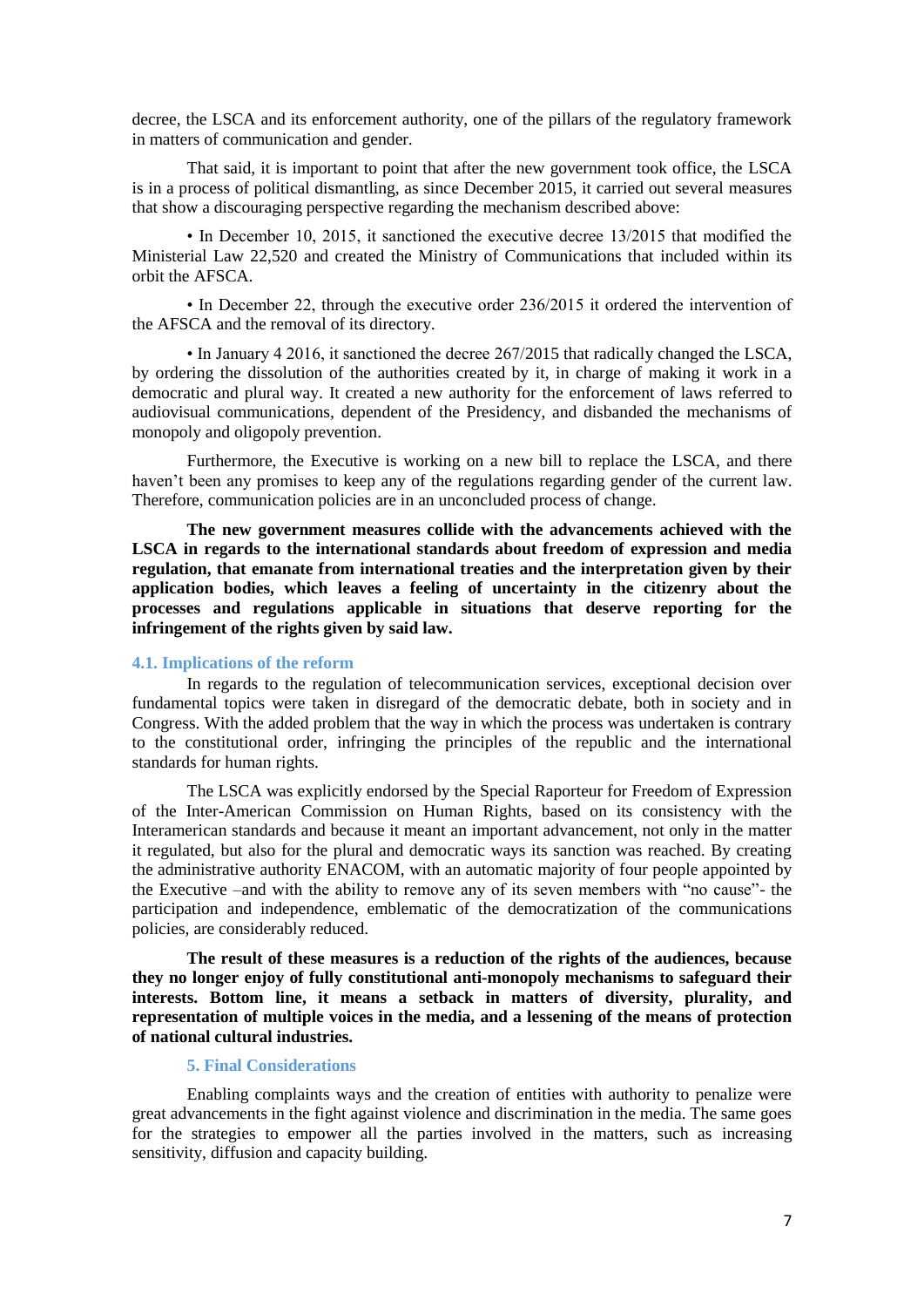The role of the State is crucial, as it legitimizes and institutionalizes agendas, and it can direct human and economic resources to work on them. For years the civil society claims for the democratization of the mass media, from a gender equality stand point. However, since 2009 and the implementation of the regulatory framework that acknowledged symbolic violence and violence in the media as legal figures, added to the public policies later developed by the government entities to fight the inequality, further consensus was achieved in the citizenry around the stereotyping and discrimination in the media.

Policies about communication and gender are contextualized in a decades-long social and cultural debate process. However, step to action is too recent to consider it strong enough. **Is of great importance to acknowledge the necessity to continue and promote the activities developed, with the goal to create sustainable changes that could endure over time.**

## **6. Suggestions and Recommendations:**

Based on all the above exposed, and with the utmost respect to the Committee on the Elimination of Discrimination against Women, we suggest the following recommendations to be included in the Concluding Observations for Argentina:

- 1. The Committee manifests its complacency for the implementation of regulations and policies that promote the elimination of sociocultural patterns and stereotypes that reproduce the discrimination of women in the media. However, it requires of Argentina to take the corresponding measures to develop processes of democratic debate for the regulation of the communication services through, respectful of the constitutional order, the principles of the republic, and the international standards for human rights. Furthermore, it urges to maintain the autonomy of the entities in charge of enforcing the laws that regulate communications, and their plural, representative, and participative conformation.
- 2. The Committee asks of the State party to keep implementing measures towards the strengthening of the sanctioning competence of the relevant bodies in cases of objectification, stigmatization, and stereotyping of women in the media, taking these causes for judging as autonomous and independent from other rights affected.
- 3. The Committee urges to Argentina to simplify and streamline the complaint processes before every entity, by preparing simple and accessible forms, to avoid imposing investigative duties on the complainant. It also points out the need to guarantee the implementation of public policies across the country and the citizenry, regardless of the geographical distance to the seats of the entities.
- 4. The Committee recommends the State party to carry the implementation of a protective system for women's rights to non-discrimination and to a life free of violence in graphic media and the internet, similar to that of audiovisual media.

**Lastly, in order to eradicate the discrimination and violence against women, it is necessary to a permanent and uninterrupted action, through a coordinated approach by the State, that acknowledges the role of civil society organizations, the academy, and the private media, with a firm objective to achieve equality for all the people and the full enjoyment of human rights, as pillars of our society.**

#### 7. **References**

"A., M. c/ M., F. E." (INADI 2011).

- AFSCA. (2015). *Respuesta a pedido de información - Resolución 2554/2015.* Obtenido de FUNDEPS: http://www.fundeps.org/
- Alberdi, I., & Matas, N. (2002). *La violencia doméstica - Informe sobre los malos tratos a mujeres en España.* Barcelona: Fundación La Caixa.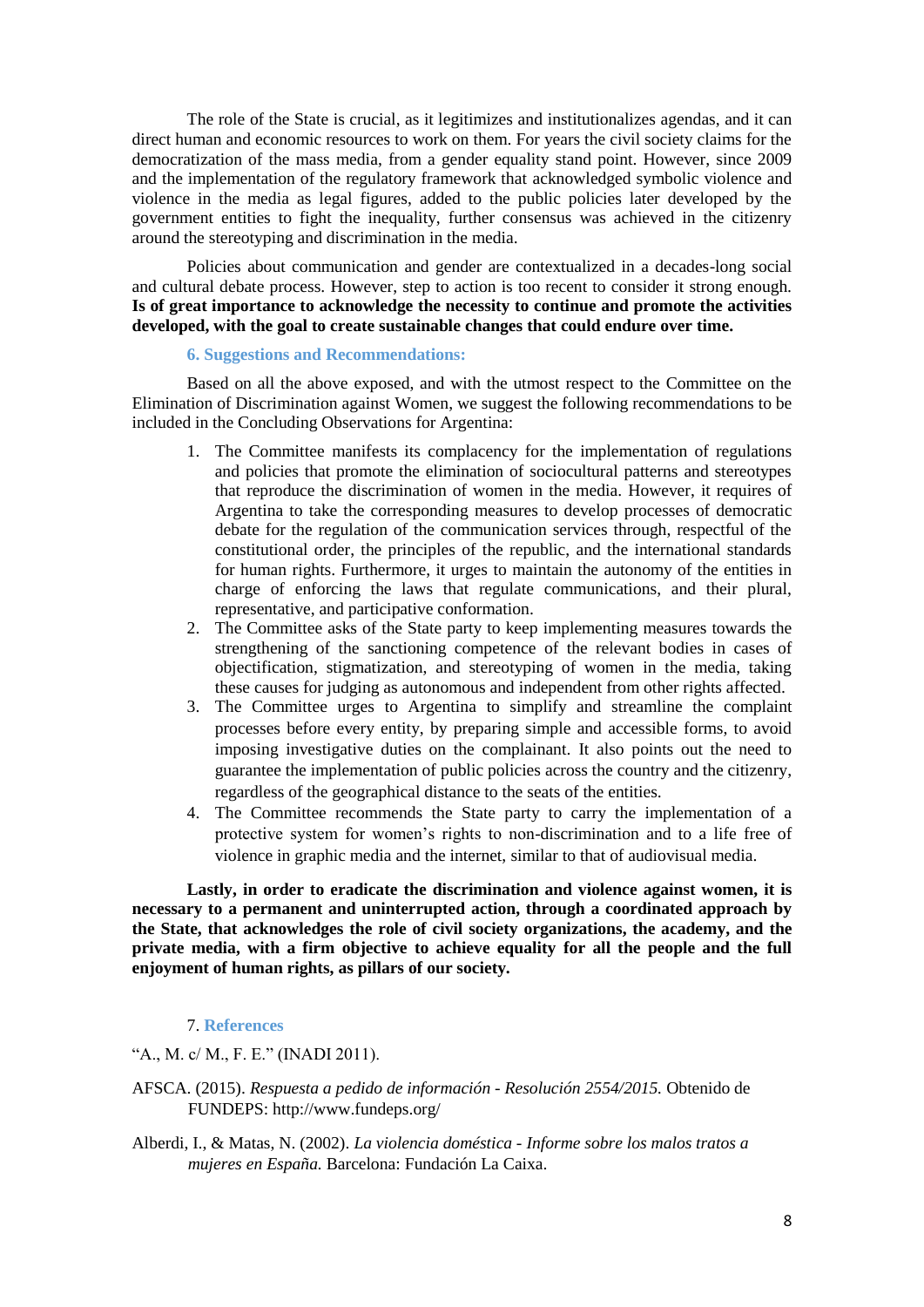- Becerra, Martín y otros. (10 de febrero de 2016). *Ante la política de comunicación de M. Macri (declaración).* Recuperado el 29 de marzo de 2016, de QUIPU ~ Políticas y tecnologías de comunicación: https://martinbecerra.wordpress.com/2016/02/10/ante-la-politica-decomunicacion-de-m-macri-declaracion/
- Bourdieu, P. (2000). *La dominación masculina.* Barcelona: Editorial Anagrama.
- Cassagne, J. C. (1996). Sobre la reserva de ley y los reglamentos de Necesidad y Urgencia en la reforma constitucional. *Revista de Derecho Administrativo*, 61.
- CEDAW. (2010). *Observaciones finales del Comité para la Eliminación de la Discriminación contra la Mujer.* Publicaciones de Naciones Unidas.
- Chaher, S. (2010). Violencia mediática: cómo erradicar los contenidos discriminatorios de los medios masivos de comunicación. *Género y Derechos Humanos* (pág. 17). Buenos Aires: Dirección Nacional de Formación en Derechos Humanos.
- Chaher, S. (2014). Argentina Implementación en Argentina de un Marco Normativo auspicioso sobre comunicación y género. En S. Chaher, *Políticas públicas de comunicación y género en América Latina: Un camino por recorrer* (págs. 20-29). Buenos Aires: Eudeba.
- Chaher, S., & Pedraza, V. E. (2016). *Violencia de género y políticas públicas de comunicación.* Córdoba: FUNDEPS y Asociación Civil Comunicación para la Igualdad.
- Clarín. (14 de agosto de 2014). *Lanata contra Flor de la V: "Sos un trava con documento de mina".* Recuperado el 2016 de marzo de 2016, de Clarín: http://www.clarin.com/extrashow/fama/Lanata-Flor-Sos-travadocumento\_0\_1193280988.html
- Consejo Nacional de Mujeres. (2003). *Áreas de Intervención*. Recuperado el 14 de marzo de 2016, de Consejo Nacional de Mujeres: http://www.cnm.gov.ar/AreasDeIntervencion/MujerYComunicacion.html
- Consejo Nacional de Mujeres. (19 de septiembre de 2016). Obtenido de http://www.cnm.gov.ar/recursos/PlanNacionalDeAccion\_2017\_2019Ult.pdf
- DPSCA. (2012). *Conocer tus derechos es imprescindible para reclamarlos*. Recuperado el 14 de marzo de 2016, de Defensoría del Público: http://defensadelpublico.gob.ar/es/secciones/tus-derechos
- DPSCA. (2013). Resolucion 50/2013.
- DPSCA. (2013). *Tratamiento de la violencia de género en la radio y la televisión*. Recuperado el 29 de marzo de 2016, de Defensoría del Público: http://www.defensadelpublico.gob.ar/es/tratamiento-violencia-genero-radio-ytelevision#3
- DPSCA. (2014, a). *Comunicar en clave de géneros*. Recuperado el 14 de marzo de 2016, de Defensoría del Público - Comunicación y Género: http://www.defensadelpublico.gob.ar/es/comunicar-clave-generos-0
- DPSCA. (2015). *El Relator para la Libertad de Expresión de la OEA felicitó a la Defensoría del Público*. Recuperado el 14 de marzo de 2016, de Defensoría del Público: http://www.defensadelpublico.gob.ar/es/relator-libertad-expresion-oea-felicitodefensoria-del-publico-0